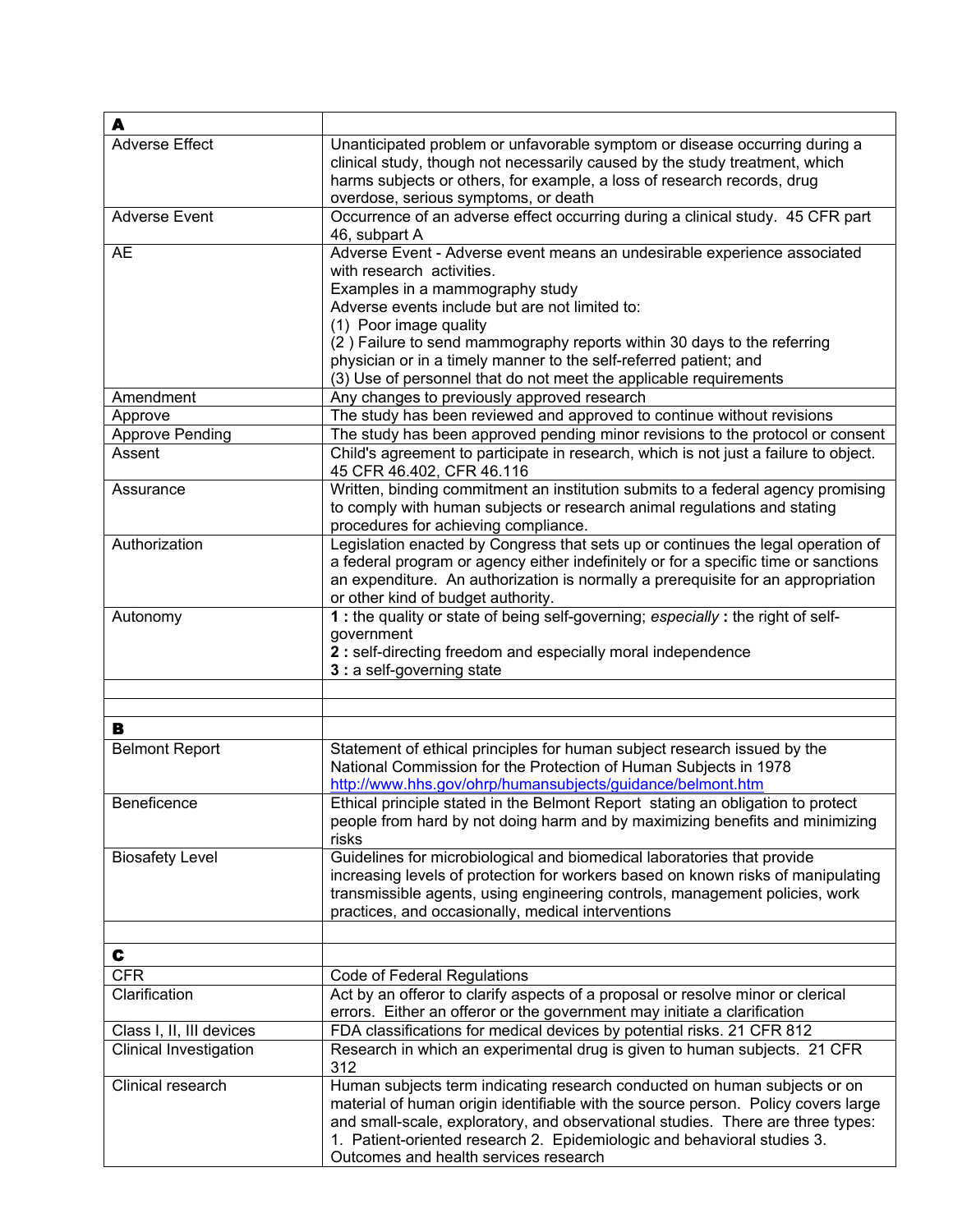| Clinical trial                                           | Human subjects term indicating a prospective study of human subjects designed                                                                             |
|----------------------------------------------------------|-----------------------------------------------------------------------------------------------------------------------------------------------------------|
|                                                          | to answer questions about biomedical or behavioral interventions, e.g., drugs,                                                                            |
|                                                          | treatments, devices, or new ways of using known treatments to determine                                                                                   |
|                                                          | whether they are safe and effective.                                                                                                                      |
|                                                          | Phase I tests a new intervention in 20-80 people for an initial evaluation                                                                                |
|                                                          | of its safety, e.g., to determine a safe dosage range and identify side                                                                                   |
|                                                          | effects.                                                                                                                                                  |
|                                                          | Phase II studies an intervention in a larger group of people, usually<br>$\bullet$                                                                        |
|                                                          | several hundred, to determine efficacy and further evaluate safety.                                                                                       |
|                                                          | Phase III studies the efficacy of an intervention in large groups of several<br>$\bullet$                                                                 |
|                                                          | hundred to several thousand subjects by comparing it to other standard                                                                                    |
|                                                          | or experimental interventions, while monitoring adverse events and                                                                                        |
|                                                          | collecting information that will allow safe use.                                                                                                          |
|                                                          | NIH-defined phase III clinical trial is a broadly based, prospective<br>$\bullet$                                                                         |
|                                                          | investigation, including community and other population-based trials,                                                                                     |
|                                                          | usually involving several hundred or more people, to evaluate an                                                                                          |
|                                                          | experimental intervention in comparison with a standard or control, or to                                                                                 |
|                                                          | compare two or more existing treatments. Often, the aim is to provide                                                                                     |
|                                                          | evidence for changing policy or standard of care. It includes                                                                                             |
|                                                          | pharmacologic, non-pharmacologic, and behavioral interventions for                                                                                        |
|                                                          | disease prevention, prophylaxis, diagnosis, or therapy.                                                                                                   |
|                                                          | Phase IV is a study done after an intervention has been marketed to<br>$\bullet$                                                                          |
|                                                          | monitor its effectiveness in the general population, and collect                                                                                          |
|                                                          | information about adverse effects associated with widespread use.                                                                                         |
| <b>Clinical Trial Agreement</b>                          | Agreement governing the safety and efficacy of outside collaborator's proprietary                                                                         |
|                                                          | biologics or pharmaceutical compounds in clinical studies                                                                                                 |
| Clinical trial monitoring                                | Collection and analysis of data as a projected progress to ensure                                                                                         |
|                                                          | appropriateness of the research a projects design, and the protection of human                                                                            |
|                                                          | subjects                                                                                                                                                  |
|                                                          |                                                                                                                                                           |
| <b>Code of Federal Regulations</b>                       | Annually revised codification of general and permanent rules published in the                                                                             |
|                                                          | Federal Register.                                                                                                                                         |
| Coded private information                                | Identifiable private information such as a subjects name or social security                                                                               |
|                                                          | number, that is replaced with a code, e.g. number, letter or symbol.                                                                                      |
|                                                          | Investigators are considered to be conducting human subjects research only if                                                                             |
|                                                          | thy can identify subjects by linking the information to them directly or through a                                                                        |
|                                                          | coding system.                                                                                                                                            |
| Co-Investigator                                          | Any individual member of the clinical team designated and supervised by the                                                                               |
|                                                          | principle investigator at a trial site to perform critical trial-related procedures                                                                       |
| Common rule                                              | and/or to make important trail-related decisions (e.g. associates, N.P.'s)                                                                                |
|                                                          | Subpart A of 45 CFR 46, Protection of Human Subjects                                                                                                      |
| Compassionate Use                                        | FDA procedure for making available to a patient a non-investigational new drug,<br>based on a physician's request                                         |
| <b>Investigation New Drug</b><br>Confidential disclosure | Agreement ensuring government employees do not publicly disclose a                                                                                        |
| agreement                                                | company's proprietary information and that a company does not publicly disclose                                                                           |
|                                                          | the governments scientific findings before publication and before the government                                                                          |
|                                                          | secures patent rights                                                                                                                                     |
| Confidentiality                                          | Act of not divulging information disclosed in a relationship of trust without                                                                             |
|                                                          | permission, including fulfilling the expectation that it will remain private                                                                              |
| Conflict of interest                                     | Financial, career, or other such interest, including interests of family members,                                                                         |
|                                                          | that could be advanced by participation on an NIH Advisory Council, IRB or other                                                                          |
|                                                          | advisory board 45 CRF 73 and 42 CFR 50                                                                                                                    |
| Continuing review                                        | The IRB will determine based on the amount of risk involved an appropriate                                                                                |
|                                                          | review period for a research study not to exceed one year from the initial                                                                                |
|                                                          | approval date                                                                                                                                             |
| Continuing review                                        | Institutional Review Boards (IRBs) are responsible for continuing review of                                                                               |
|                                                          | ongoing research to ensure that the rights and welfare of human subjects are                                                                              |
|                                                          | protected. The Food and Drug Administration (FDA) regulations regarding<br>continuing review require an IRB to develop and follow written procedures for: |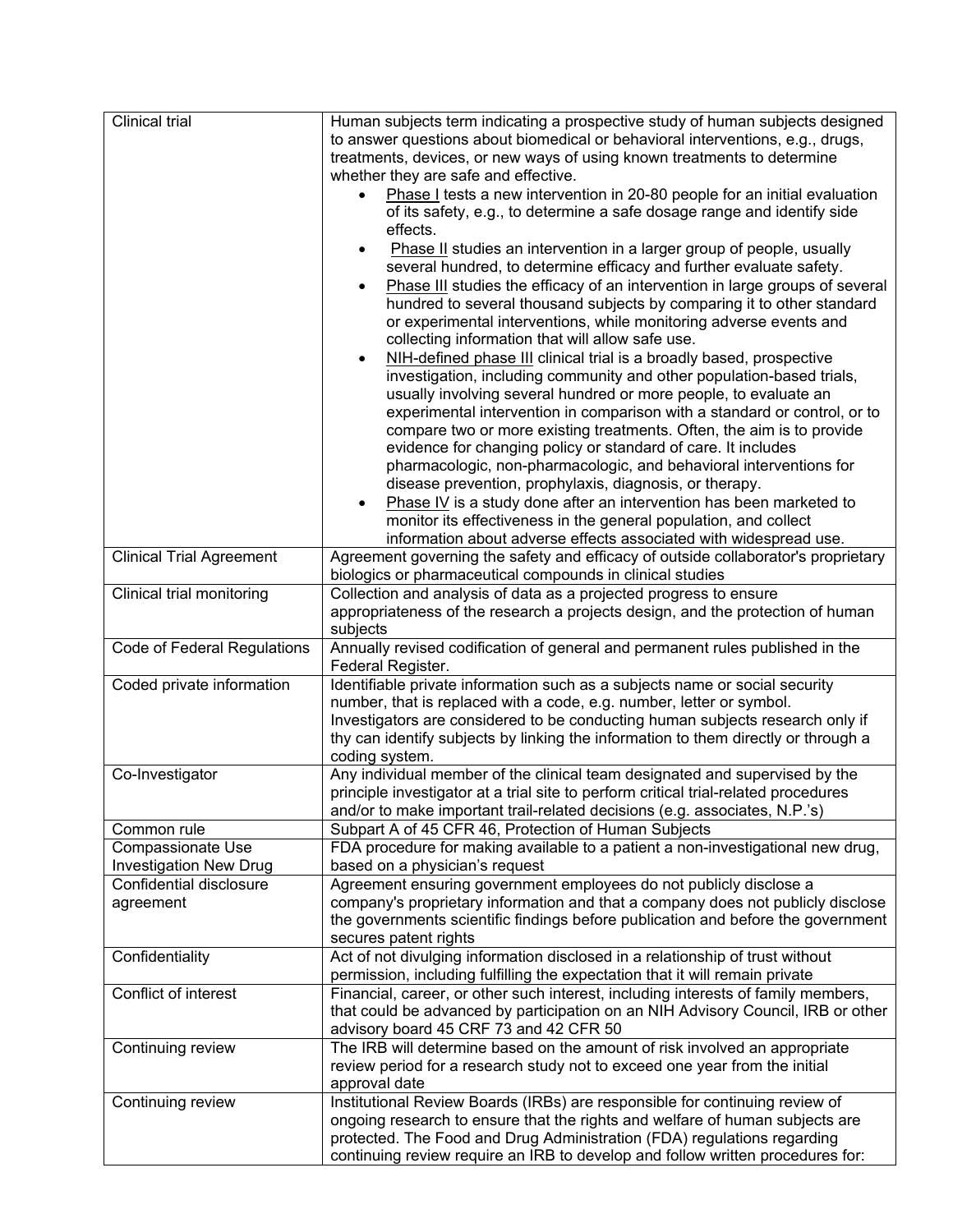|                             | conducting continuing review of research at intervals appropriate to the degree                                                                    |
|-----------------------------|----------------------------------------------------------------------------------------------------------------------------------------------------|
|                             | of risk, but not less than once per year                                                                                                           |
|                             | determining which studies need verification from sources other than the                                                                            |
|                             | investigator that no material changes in the research have occurred                                                                                |
|                             | since the previous IRB review [21 CFR 56.108(a)(2)];                                                                                               |
|                             | ensuring that changes in approved research are promptly reported to,<br>$\bullet$<br>and approved by, the IRB [21 CFR 56.108(a)(3-4)]; and         |
|                             | suspending or terminating approval of research that is not being                                                                                   |
|                             | conducted in accordance with the IRB's requirements [21 CFR                                                                                        |
|                             | 56.108(b)(2) and 56.113].                                                                                                                          |
| Consent                     | See informed consent                                                                                                                               |
| Consultation                | Expert brought into provide advice                                                                                                                 |
| Core                        | A resource that provides services or facilities to at least two research projects                                                                  |
| Cost analysis               | Analysis performed by a contracting officer to determine whether an offeror's                                                                      |
|                             | proposed costs are fair and reasonable.                                                                                                            |
|                             |                                                                                                                                                    |
| D                           |                                                                                                                                                    |
| Data and safety monitoring  | Independent committees that reviews clinical trial progress and safety, and                                                                        |
| board                       | advises advisory boards whether to continue, modify, or terminate a trial. One of                                                                  |
|                             | several types of clinical trial monitoring options.                                                                                                |
| Deferred                    | There is a serious concern or the required changes are extensive enough that                                                                       |
|                             | the study will require another full board review once the changes are made and                                                                     |
|                             | resubmitted. (Tabled)                                                                                                                              |
| Department of Health and    | Federal government department whose mission is to protect the health of                                                                            |
| <b>Human Services</b>       | Americans and provide essential human services DHHS http://www.hhs.gov/                                                                            |
| Drug discovery              | Identification of a new drug targets and leads for treatments or preventions either                                                                |
|                             | by identifying molecules with desired biological effects or by screening agents                                                                    |
|                             | using an indicator system to show efficacy                                                                                                         |
|                             |                                                                                                                                                    |
| Е                           |                                                                                                                                                    |
| Earmark                     | Requirements by Congress that a federal agency set aside funds within an                                                                           |
|                             | appropriation for a stated recipient or purpose, for example, to establish a                                                                       |
|                             | research center grant program or conduct a clinical trial                                                                                          |
| Equitable                   | State in which investigators fairly distribute research benefits and burdens when                                                                  |
|                             | selecting human subjects                                                                                                                           |
| Exempt                      | If research in which the only involvement of human subjects fits into one of the 6                                                                 |
|                             | categories of CFR 46.101, that research may be exempt from IRB review.                                                                             |
| Exemption                   | FDA term for an IND application filed usually by a sponsor with the FDA. It                                                                        |
|                             | includes a detailed description of the planned investigation including phase I, II,                                                                |
|                             | III studies and names of investigators and IRB. FDA has 30 days to review and                                                                      |
|                             | IND. 21 CFR 312                                                                                                                                    |
| <b>Exemption categories</b> | Human subjects term indicating six research categories exempt from human                                                                           |
|                             | subjects regulations:                                                                                                                              |
|                             | 1. Research conducted in educational setting involving normal educational                                                                          |
|                             | practices, such as research on instructional strategies, techniques,                                                                               |
|                             | curricula, or classroom management methods                                                                                                         |
|                             | Research using cognitive diagnostic, aptitude, and educational<br>2.                                                                               |
|                             | achievement tests, or surveys, interviews, or observations of public                                                                               |
|                             | behavior, unless human subjects are identifiable, and disclosure of<br>response could put them at risk of liability or damage to their reputations |
|                             | or financial standing.                                                                                                                             |
|                             | Research using cognitive diagnostic, aptitude, and educational<br>3.                                                                               |
|                             | achievement tests, or surveys, interviews, or observations of public                                                                               |
|                             | behavior, unless subjects are public officials or candidates for public                                                                            |
|                             | office, or federal statutes require that the confidentiality of identifiable                                                                       |
|                             | information will be maintained.                                                                                                                    |
|                             | Research involving the collection or study of existing data, documents,<br>4.                                                                      |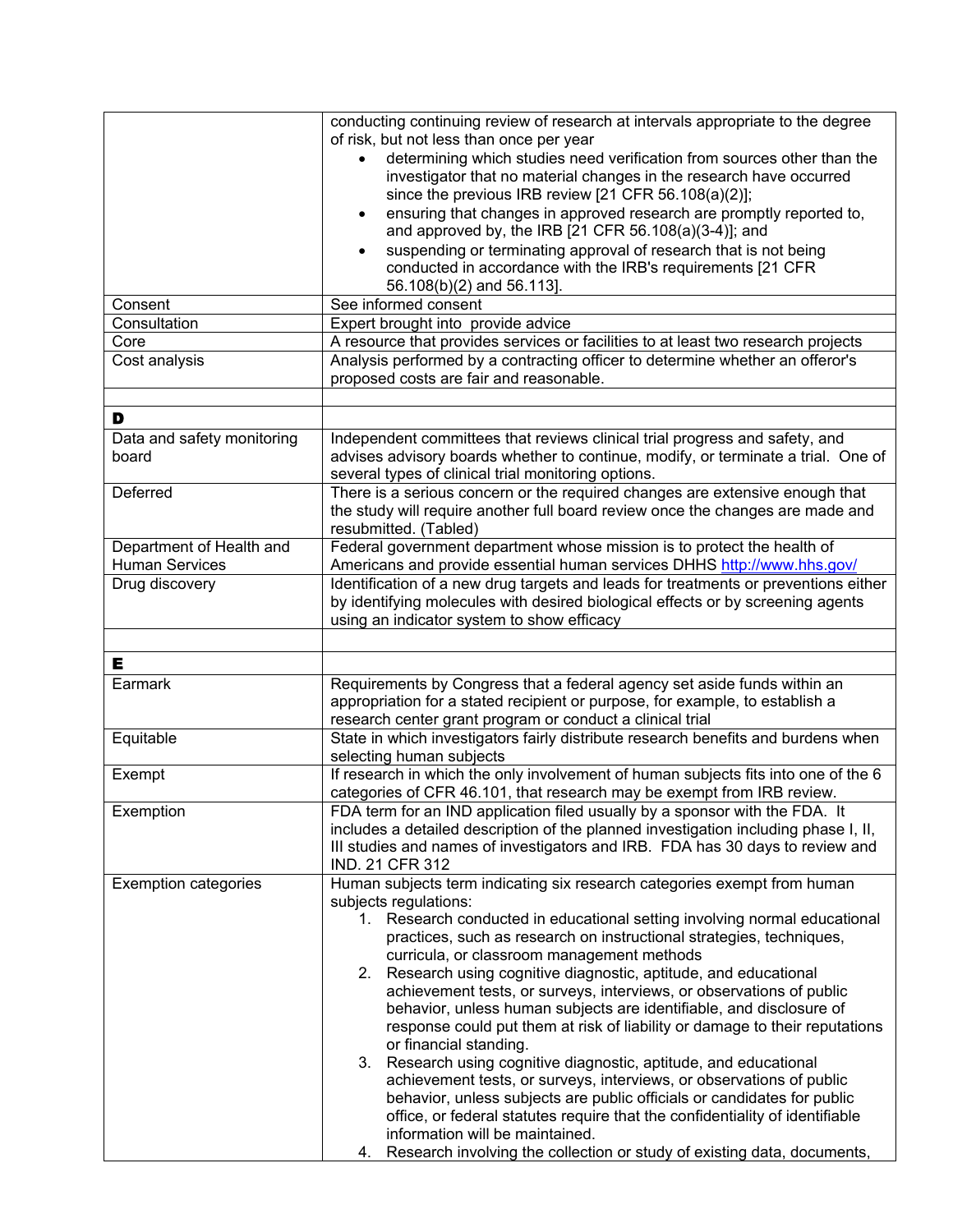|                                 | records, pathological specimens, or diagnostic specimens, if the sources<br>are publicly available, or the information is recorded so subjects cannot<br>be identified.<br>Research and demonstration projects conducted or approved by agency<br>5.<br>heads to study public benefit or service programs, procedures for<br>obtaining benefits or services, or other changes to those programs.<br>6. Taste and food quality evaluation and consumer acceptance studies in<br>a) wholesome foods without additives or b) food containing a food<br>ingredient at or below a level and use found to be safe, or an agricultural |
|---------------------------------|---------------------------------------------------------------------------------------------------------------------------------------------------------------------------------------------------------------------------------------------------------------------------------------------------------------------------------------------------------------------------------------------------------------------------------------------------------------------------------------------------------------------------------------------------------------------------------------------------------------------------------|
|                                 | chemical or environmental contaminant at or below a level deemed safe                                                                                                                                                                                                                                                                                                                                                                                                                                                                                                                                                           |
| <b>Expected Adverse Events</b>  | by the following agencies: FDA, EPA and Us. Department of Agriculture<br>Adverse events described in package labels, brochures, protocols, and consent<br>forms.                                                                                                                                                                                                                                                                                                                                                                                                                                                                |
| <b>Expedited IRB Review</b>     | Review of research project by a designated voting member or members rather<br>than an entire IRB is allowed for some minimal risk research and minor changes<br>in approved research                                                                                                                                                                                                                                                                                                                                                                                                                                            |
| <b>Expedited Review</b>         | Research that poses no more than minimal risk and minor changes to previously<br>approved research may be approved by the chair or designee in accordance<br>with CFR 46.110                                                                                                                                                                                                                                                                                                                                                                                                                                                    |
| Experimental                    | Therapy unproven or not yet scientifically validated for safety and efficacy. A<br>procedure may be considered "experimental" without necessarily being part of<br>formal research                                                                                                                                                                                                                                                                                                                                                                                                                                              |
| F                               |                                                                                                                                                                                                                                                                                                                                                                                                                                                                                                                                                                                                                                 |
| <b>FDA</b>                      | See Food and Drug Administration http://www.fda.gov/                                                                                                                                                                                                                                                                                                                                                                                                                                                                                                                                                                            |
| Federalwide assurance           | Online form every institution conducting human subject research must file with<br>the Office of Human Research Protections HHS, to establish policies and<br>procedures for the protection of human subjects as required by HHS regulations<br>45 CFR 46. It applies to award recipients and collaborating institutions.                                                                                                                                                                                                                                                                                                        |
| Food and Drug<br>Administration | Food and Drug Administration - Since 1971, FDA regulations have required that<br>studies involving investigational new drugs and biologics performed on human subjects<br>in institutions (including hospitals, nursing homes, mental institutions, and prisons)<br>receive review and approval by an Institutional Review Board (IRB). Medical devices<br>have required IRB review since 1976.                                                                                                                                                                                                                                 |
|                                 | FDA developed the Bioresearch Monitoring Program and began an expanded review<br>of IRB operations in April 1977. The Bioresearch Monitoring Program, which<br>encompasses not only IRBs, but also clinical investigators, research sponsors,<br>monitors, and non-clinical (animal) laboratories, is primarily intended to ensure the<br>quality and integrity of data submitted to FDA for regulatory decisions, as well as to<br>protect human subjects of research. For this reason, the IRB regulations note that FDA<br>may inspect IRBs and review and copy IRB records [21 CFR 56.115(b)].                              |
|                                 | The FDA inspects the IRB once every three years. We are asked to pull for review: 1. all<br>our meeting binders, agenda, minutes, documentation for the past three years. 2. All<br>studies will IND's 3. All correspondence sent to FDA regarding those INDs 4. IRB<br>registration / updates to OHRP                                                                                                                                                                                                                                                                                                                          |
| Food and Drug<br>Administration | HHS agency that reviews clinical research to regulate the marketing of food,<br>drugs, devices and cosmetics                                                                                                                                                                                                                                                                                                                                                                                                                                                                                                                    |
| Full board review               | Review meeting of a majority of IRB members, including at least one non-<br>scientific member. To gain IRB approval, a majority of members present at a<br>meeting must agree.                                                                                                                                                                                                                                                                                                                                                                                                                                                  |
| Full board review               | Review of research by a fully constituted IRB (fully constituted board<br>requirements see CFR 46.107) Criteria for full board review can be found under<br>CFR 43.109                                                                                                                                                                                                                                                                                                                                                                                                                                                          |
| <b>FWA</b>                      | See Federal wide assurance                                                                                                                                                                                                                                                                                                                                                                                                                                                                                                                                                                                                      |
| G                               |                                                                                                                                                                                                                                                                                                                                                                                                                                                                                                                                                                                                                                 |
| Gender                          | Human subjects term indicating a classification of research subjects into women                                                                                                                                                                                                                                                                                                                                                                                                                                                                                                                                                 |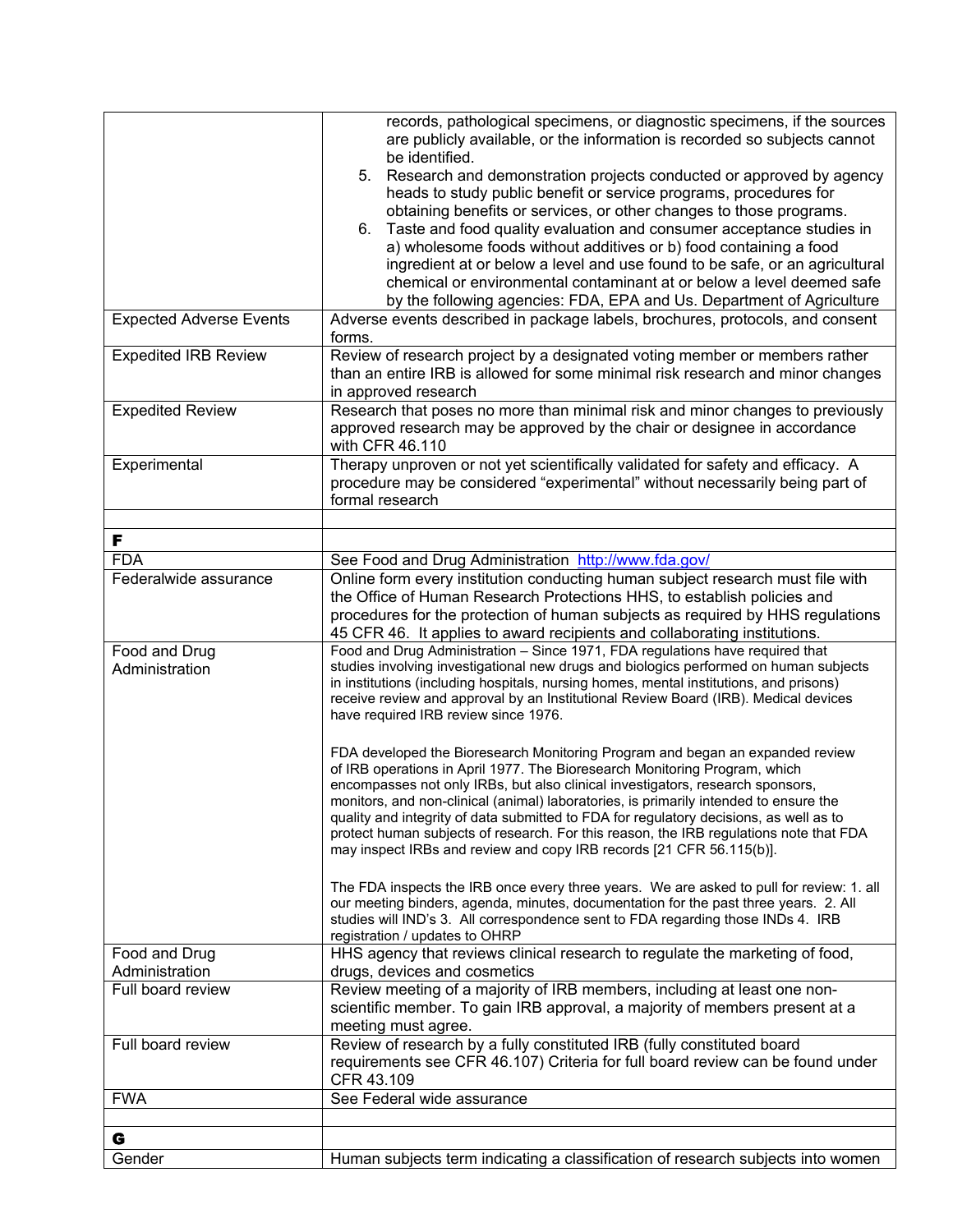|                                     | and men. In some cases, gender cannot be accurately determined, e.g. for<br>pooled blood samples |
|-------------------------------------|--------------------------------------------------------------------------------------------------|
| Gene therapy                        | Treatment of genetic disease by altering the genetic structure of either somatic                 |
|                                     | or germline cells                                                                                |
| Genome                              | Organism's chromosomes containing genes and other DNA                                            |
| Germline cell                       | Cell that becomes egg or sperm                                                                   |
| <b>GLP</b>                          | Good laboratory practices                                                                        |
|                                     | http://www.fda.gov/ora/compliance_ref/bimo/7348_808A/Default.htm                                 |
| <b>GMP</b>                          | Good manufacturing practice                                                                      |
| Grant                               | Financial assistance from NIAID for approved activities. Performances                            |
|                                     | responsibility rests primarily with a grantee with little or no government                       |
|                                     | involvement in the research; term covers grants and cooperative agreements                       |
| Grants.gov                          | Site through which applicants find and apply for grants for over 1,000 grant                     |
|                                     | programs from 26 federal grant-make agencies www.grants.gov                                      |
|                                     |                                                                                                  |
| н                                   |                                                                                                  |
| <b>Health Insurance Portability</b> | Law from 1996 that amends the Internal Revenue Code to improve portability of                    |
| and Accountability Act              | health insurance coverage, promote medical savings accounts, improve access                      |
|                                     | to long-term services and coverage, and simplify administration of health                        |
|                                     | insurance http://thomas.loc.gov/cgi-bin/query/z?c104:H.R.3103.enr:                               |
| <b>HHS</b>                          | See Department of Health and Human Services http://www.hhs.gov/                                  |
| Human Subject                       | Legally defined term indicating a living personal with whom an investigator                      |
|                                     | directly interacts or intervenes or obtains identifiable, private information.                   |
|                                     | Regulations apply to human organs, tissues, body fluids, and recorded                            |
|                                     | information from identifiable people. Seed 45 CFR 46                                             |
| Human Subject                       | As defined by 45 CFR 46.102(f) Human subject means a living individual about                     |
|                                     | whom an investigator whether professional or student conducting research                         |
|                                     | obtains:                                                                                         |
|                                     | 1. data through intervention or interaction with the individual or                               |
|                                     | 2. identifiable private information                                                              |
| Human subject code                  | Number a scientific review group places on a summary statement during initial                    |
|                                     | peer review, reflecting the application of human subject regulations to a project,               |
|                                     | and inclusion of women, children, and racial and ethnic populations. Some                        |
|                                     | codes indicate a human subjects concern that would result in a bar to award.                     |
| Human subject concern               | Human subject term indicating any actual or potential unacceptable risk or                       |
|                                     | inadequate protection against risk to human subjects.                                            |
|                                     |                                                                                                  |
|                                     |                                                                                                  |
| <b>IACUC</b>                        | See Institutional animal care and use committee                                                  |
| <b>IBC</b>                          | See Institutional biosafety committee                                                            |
| <b>IDE</b>                          | See Investigational Device Exemption                                                             |
| <b>IND</b>                          | See Investigational new drug                                                                     |
| Individually identifiable           | Describes private information associated with a subjects identity or through                     |
|                                     | which an investigator may ascertain identity, directly or through a coding system.               |
|                                     | See definitions 45 CFR 46.102 (f). If identity is knowable, the study is human                   |
|                                     | subjects research. OHRP Guidance on Research involving coded private                             |
|                                     | information or biological specimens.                                                             |
|                                     | http://www.hhs.gov/ohrp/policy/index.html#biol                                                   |
| <b>Informed Consent</b>             | Person's voluntary agreement, based upon adequate knowledge and                                  |
|                                     | understanding, to participate in research or under a medical procedure. In giving                |
|                                     | informed consent, human subjects may not waive legal rights or release or                        |
|                                     | appear to release an investigator or sponsor from liability for negligence. 21                   |
|                                     | CFR 50.20 and 50.25                                                                              |
| Initial submission                  | The first time a study is submitted for approval. Your institute will have policies              |
|                                     | and procedures for submission requirements.                                                      |
| Institutional animal care and       | Committee established by a research institution to ensure that the care and use                  |
| use committee                       | of animals in research is appropriate and humane. IACUCs independently                           |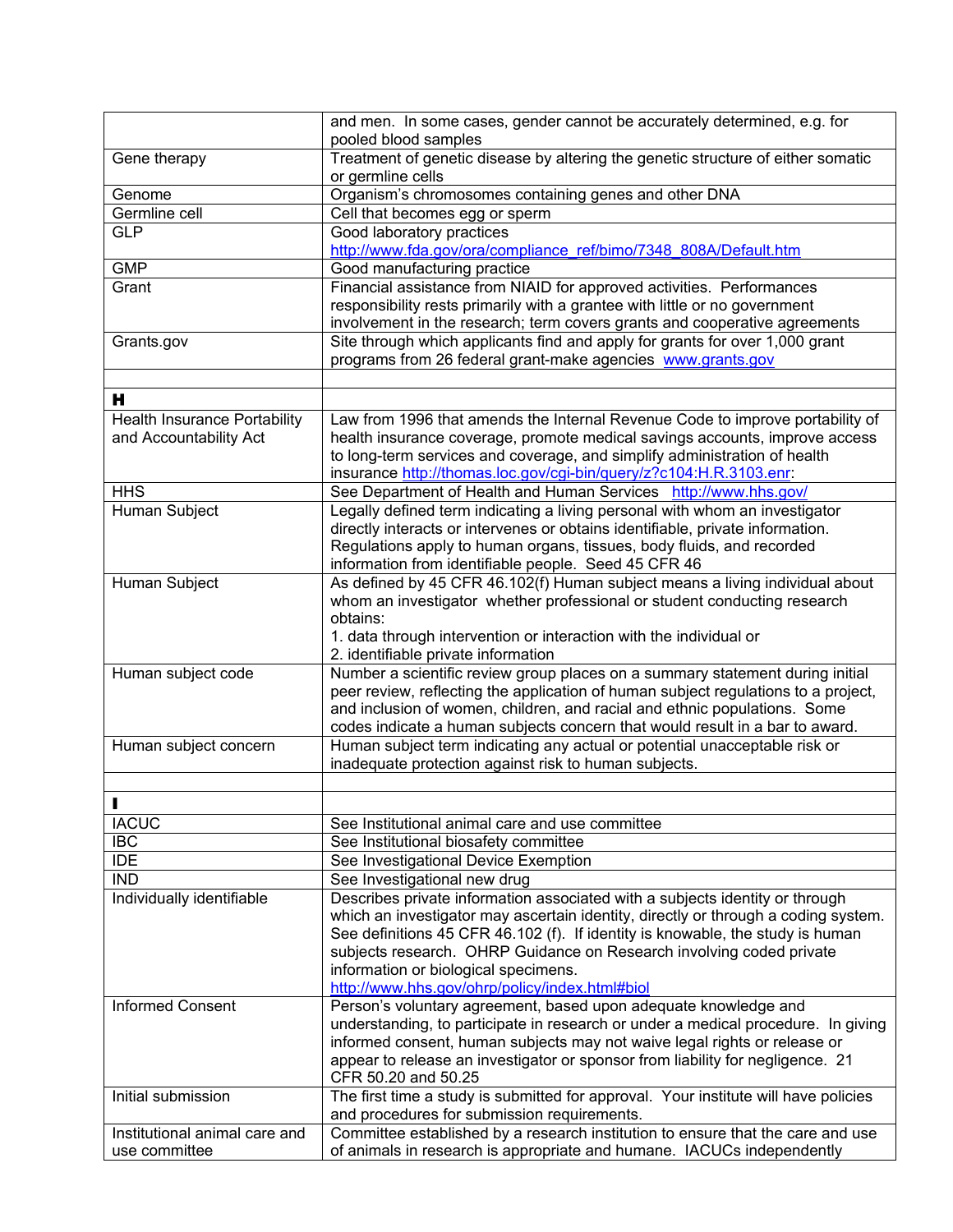|                                                                 | determine that an institution is meeting requirements to ensure humane care and<br>use of animals and is complying with regulations. They also review and approve<br>protocols.                                                                                                                                                                                                                                                                                                              |
|-----------------------------------------------------------------|----------------------------------------------------------------------------------------------------------------------------------------------------------------------------------------------------------------------------------------------------------------------------------------------------------------------------------------------------------------------------------------------------------------------------------------------------------------------------------------------|
| Institutional animal care and<br>use committee certification    | Approval by an IACUC of a project involving research animals. Grant<br>applications and contracted proposals must include verification of IACUC<br>certification before award.                                                                                                                                                                                                                                                                                                               |
| Institutional assurance of<br>protections for human<br>subjects | Human subjects term indicating a document filed with the Office for Human<br>Research Protections, HHS formalizing a research institutions commitment to<br>protect human subjects.                                                                                                                                                                                                                                                                                                          |
| <b>Institutional Biosafety</b><br>Committee                     | Committee set up by a research institution under the NIH Guidelines for<br>Research Involving Recombinant DNA Molecules to review recombinant DNA<br>research and ensure its legal use. IBC may also review other biohazardous<br>research, including biodefense select agents.<br>http://www4.od.nih.gov/oba/Rdna.htm                                                                                                                                                                       |
| Institutional official for animal<br>welfare                    | Senior official who signs an institutions animal welfare assurance, making a<br>commitment on behalf of the institution to comply with the PHS Policy on<br>Humane Care and Use of Laboratory Animals.                                                                                                                                                                                                                                                                                       |
| Institutional official for human<br>subjects                    | Senior official who signs and institutions human subjects assurance, making a<br>commitment on behalf of the institution to comply with 45 CFR part 46                                                                                                                                                                                                                                                                                                                                       |
| <b>Institutional Review Board</b>                               | Committee set up or used by a research institution to ensure the protection of<br>human subjects by independently approving, modifying, or disapproving<br>research protocols. They can be domestic or foreign and must follow federal<br>regulations and local institutional policy. IRBs must register with the Office for<br><b>Human Research Protections HHS</b>                                                                                                                        |
| Institutional review board<br>certification of approval         | Human subjects term indicating that an institutional review board has approved a<br>clinical research protocol, consent form (if applicable), monitoring and reporting<br>procedures and plans for analyzing intervention differences among different<br>groups of human subjects (for example, women and minorities, ethnic and racial<br>subgroups, and children). IRBs also approve research annually and any time<br>there are major changes in a research protocol or other procedures. |
| Institutional review board<br>documentation                     | Method of documenting and IRBs assessment of proposed or active research                                                                                                                                                                                                                                                                                                                                                                                                                     |
| Intensity or severity of<br>adverse events                      | Grade of adverse events or side-effects of interventions.                                                                                                                                                                                                                                                                                                                                                                                                                                    |
| Investigator                                                    | See principal investigator.                                                                                                                                                                                                                                                                                                                                                                                                                                                                  |
| Investigational device                                          | Device, including a transitional device, under investigation. 21 CFR 812                                                                                                                                                                                                                                                                                                                                                                                                                     |
| Investigational device<br>exemption                             | Similar to an IND allows an unapproved medical device to be used for<br>investigational purposes                                                                                                                                                                                                                                                                                                                                                                                             |
| Investigational drug                                            | Substance in any clinical stage of evaluation not released by FDA for general<br>use or cleared for sale in interstate commerce; also used for commercially<br>available drugs that are proposed for a new use, contain a new component, have<br>a new dosage or mode of administration, or are in a new combination or<br>combined in new proportions                                                                                                                                       |
| Investigational medical<br>device                               | Healthcare product that dose no work by chemical action or by being<br>metabolized and is not yet approved for marketing by FDA.                                                                                                                                                                                                                                                                                                                                                             |
| Investigational new drug                                        | Status given by the FDA to a new drug or biological product to be used in a<br>clinical investigation.                                                                                                                                                                                                                                                                                                                                                                                       |
| Investigational new drug<br>application                         | Under regulation 21 CFR 21, applications filed by a drug sponsor with the FDA<br>on form FDA 1571 to conduct clinical trials, included detail descriptions of all trial<br>phases, protocols, IRB members and investigators. Once clinical evaluation is<br>completed, a new drug application must be submitted to FDA to obtain approval<br>to market the drug. Often used interchangeable with IND.                                                                                        |
| Investigational new drug,                                       | Procedure that makes a non FDA approved drug that does not have an IND                                                                                                                                                                                                                                                                                                                                                                                                                       |
| compassionate use<br>Investigation new drug,<br>treatment       | available to patients with a life-threatening disease<br>Procedure that makes a new investigational drug available outside a clinical trial<br>to patient with a life-threatening disease 21 CFR 312                                                                                                                                                                                                                                                                                         |
| Investigators for human<br>subjects research                    | Any person involved in conducting human subjects research, excluding those<br>who only provide coded private information or specimens, e.g. through a tissue                                                                                                                                                                                                                                                                                                                                 |
|                                                                 |                                                                                                                                                                                                                                                                                                                                                                                                                                                                                              |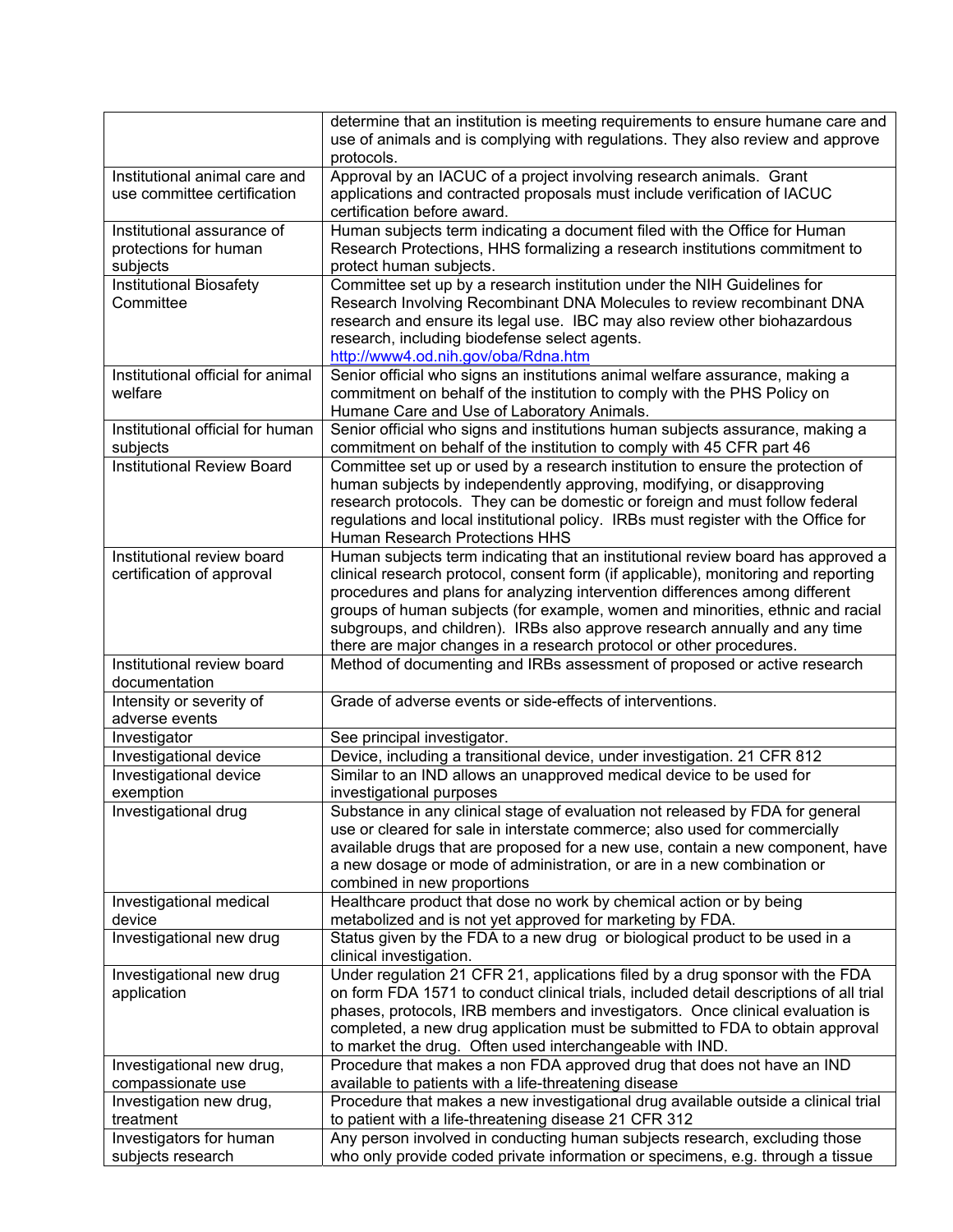|                                                           | repository, unless also research consultants or collaborators. Investigators who<br>do not have access to subjects' identifiers are exempt form human subjects<br>requirements                                                                                                                                                                                                                                                                                                                      |
|-----------------------------------------------------------|-----------------------------------------------------------------------------------------------------------------------------------------------------------------------------------------------------------------------------------------------------------------------------------------------------------------------------------------------------------------------------------------------------------------------------------------------------------------------------------------------------|
|                                                           |                                                                                                                                                                                                                                                                                                                                                                                                                                                                                                     |
| J<br>Justice                                              | Term describing equal distribution between who ought to receive the benefits or<br>research and bear its burdens                                                                                                                                                                                                                                                                                                                                                                                    |
| L                                                         |                                                                                                                                                                                                                                                                                                                                                                                                                                                                                                     |
| Legally Authorized<br>Representative                      | An individual or judicial or other body authorized under applicable law to consent<br>on behalf of a prospective participant to the participants participation in the<br>procedure(s) involved in the research.                                                                                                                                                                                                                                                                                     |
| M                                                         |                                                                                                                                                                                                                                                                                                                                                                                                                                                                                                     |
| Minimal risk                                              | Human subjects term indicating that the probability and magnitude of harm or<br>discomfort anticipated in research are not greater than those encountered in<br>daily life or routine tests.                                                                                                                                                                                                                                                                                                        |
| Minority group                                            | Human subjects term indicating a subset of the population distinguished by<br>either racial, ethnic, or cultural heritage. Categories re American Indian or<br>Alaskan Native, Asian, black or African American, Hispanic or Latino, and Native<br>Hawaiian or other Pacific Islander.                                                                                                                                                                                                              |
| Misconduct in science                                     | Fabrication, falsification or plagiarism in proposing, performing, reviewing, or<br>reporting research. Fabrication is making up data or results; falsification is<br>manipulating research resources or processes, or changing or omitting data or<br>results to render the research record inaccurate; plagiarism is appropriating<br>another person's ideas, processes, results or words without giving credit.<br>Research misconduct does not include honest effort or differences or opinion. |
| Monitor                                                   | Person designated by a sponsor or contract research organization to oversee an<br>investigation. A monitor may be an employee or a consultant to a sponsor or a<br>contractor. Monitor also means to oversee an investigation.                                                                                                                                                                                                                                                                      |
| N                                                         |                                                                                                                                                                                                                                                                                                                                                                                                                                                                                                     |
| National Institute of Health                              | Federal government agency that conducts and supports biomedical and<br>behavioral research to create fundamental knowledge of living systems, and<br>reduce the burden of illness and disability.                                                                                                                                                                                                                                                                                                   |
| National Science Advisory<br><b>Board for Biosecurity</b> | Body that advises federal agencies on ways to minimize the possibility that<br>biological research knowledge and technologies will be used to threaten public<br>health or national security.                                                                                                                                                                                                                                                                                                       |
| Normal volunteer                                          | Volunteer human subject who either does not have the condition being<br>researched or is being studied for normal physiology or behavior                                                                                                                                                                                                                                                                                                                                                            |
| Nuremberg Code                                            | The modern story of human subjects protections begins with the Nuremberg<br>Code, developed for the Nuremberg Military Tribunal as standards by which to<br>judge the human experimentation conducted by the Nazis.<br>http://ohrp.osophs.dhhs.gov/irb/irb appendicies.htm                                                                                                                                                                                                                          |
| $\bullet$                                                 |                                                                                                                                                                                                                                                                                                                                                                                                                                                                                                     |
| Obtain                                                    | Human subjects term meaning to receive or access individually identifiable<br>human data or specimens including those already in investigator's possession                                                                                                                                                                                                                                                                                                                                          |
| Offer                                                     | Response to a contract solicitation that would bind an offeror to fulfill a contract                                                                                                                                                                                                                                                                                                                                                                                                                |
| Offeror                                                   | Contracting term denoting an applicant responding to a request for proposals                                                                                                                                                                                                                                                                                                                                                                                                                        |
| Office for Human Research                                 | NIH office that oversees human subjects protections for HHS supported                                                                                                                                                                                                                                                                                                                                                                                                                               |
| Protections<br>Office of Laboratory Animal                | research http://www.hhs.gov/ohrp/<br>NIH office that oversees compliance with the PHS Policy of Humane Care and                                                                                                                                                                                                                                                                                                                                                                                     |
| Welfare                                                   | Use of Laboratory Animals. http://grants.nih.gov/grants/olaw/olaw.htm                                                                                                                                                                                                                                                                                                                                                                                                                               |
| Office of Research Integrity                              | HHS office that promotes integrity in biomedical and behavioral research<br>supported by the Public Health Service by monitoring institutional investigations<br>of scientific misconduct, and facilitating the responsible conduct of research<br>http://ori.dhhs.gov/                                                                                                                                                                                                                             |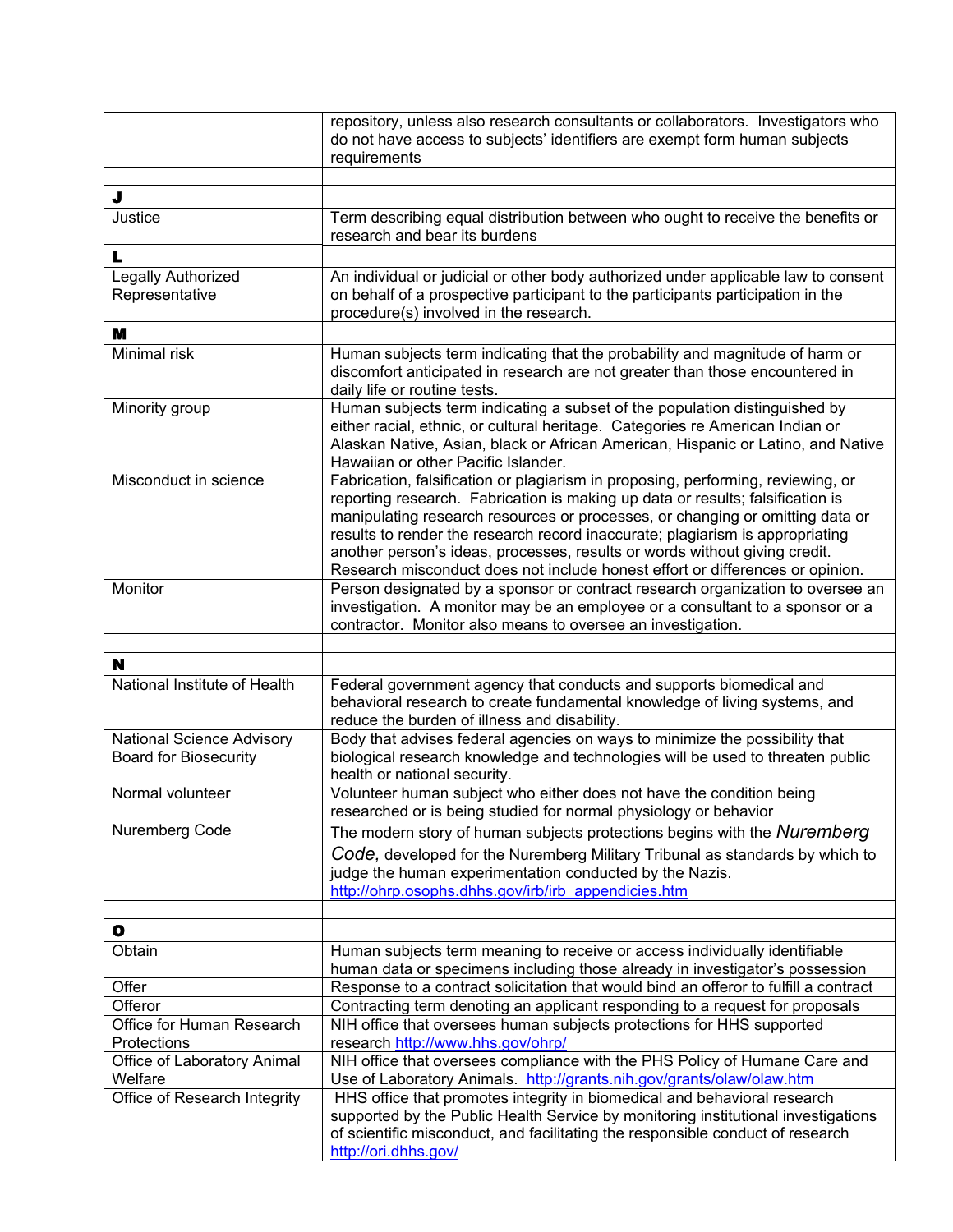| <b>OLAW</b>                  | See Office of Laboratory Animal Welfare                                              |
|------------------------------|--------------------------------------------------------------------------------------|
| <b>ORI</b>                   | See Office of Research Integrity                                                     |
|                              |                                                                                      |
| P                            |                                                                                      |
| Patent                       | Document issued by the U.S. Patent and Trademark Office containing a                 |
|                              | description, specification, and claims that describe the subject matter in detail    |
|                              | and giving its owner a right to exclude other from making, using, or selling it.     |
|                              |                                                                                      |
|                              | Only the inventor can obtain a patent; however, employers often require              |
|                              | employees to hand over patent rights.                                                |
| Preclinical                  | Research conducted in animals after the discovery of a compound t to analyze         |
|                              | its biological effects, including pharmacokinetics, toxicology, and mutagenisis      |
| <b>Primary Reviewer</b>      | An IRB member assigned to familiarized themselves with a submission and              |
|                              | present the objectives to the board. The person acts as the expert in helping the    |
|                              | board answer any concerns.                                                           |
| Principal Investigator       | An individual who actually conducts a clinical investigation, i.e., under whose      |
|                              | immediate direction the test article is administered or dispensed to, or used        |
|                              | involving, a subject, or, in the event of an investigation conducted by a team of    |
|                              | individuals, is the responsible leader of that team.                                 |
| Privacy Act                  | Law protecting citizens against needless collection or release of personal data      |
| Private information          | Information for which a person can expect that observations or recordings are        |
|                              | not taking place, and the information will not be made public. Information must      |
|                              | be individually identifiable to constitute humans subjects research                  |
| Procurement                  | Acquisition of property or services for the benefit or use of the government,        |
|                              | generally through a contract                                                         |
| Protocol                     | Formal design for research involving human subjects or research animals an           |
|                              | investigator submits to an IRB or IACUC for review. A protocol generally has an      |
|                              | objective, rationale, design, eligibility requirements, treatment given and a        |
|                              | description of research and data analysis methods                                    |
| Provisional                  | The study is approved minor revisions to the protocol or consent (approve            |
|                              | pending)                                                                             |
| <b>Public Health Service</b> | Umbrella organization consisting of eight HHS health agencies, the Office of         |
|                              | Public Health and Science, and the Commissioned Corps, a uniformed service           |
|                              | or more than 6, 000 health professionals. http://phs.os.dhhs.gov/ophs/               |
|                              |                                                                                      |
|                              |                                                                                      |
|                              |                                                                                      |
| R                            |                                                                                      |
| Racial and ethnic categories | Human subjects terms defined by the Office of Management and Budget and              |
|                              | used by NIH to allow comparison to national database                                 |
| <b>Recombinant DNA</b>       | Recombinant DNA molecules are either 1) molecules which are constructed              |
|                              | outside living cells by joining natural or synthetic DNA segments to DNA             |
|                              | molecules that can replicate in a living cell; or 2) DNA molecules that result from  |
|                              | the replication of those described in 1)                                             |
| Research                     | Systematic investigation, including research development, testing and evaluation     |
|                              | to develop generalizable knowledge.                                                  |
| Research                     | As defined by the Belmont Report - an activity designed to test a hypothesis,        |
|                              | permit conclusions to be drawn, and thereby to develop a contribute to               |
|                              | generalizable knowledge (expressed, for example in theories, principals, and         |
|                              | statements of relationships). Research is usually described in formal protocol       |
|                              | that sets forth an objective and a set of procedures designed to reach that          |
|                              | objective                                                                            |
| <b>Risk</b>                  | Probability of harm or physical, psychological, social, or economic injury resulting |
|                              | from participation in a research study                                               |
|                              |                                                                                      |
| S                            |                                                                                      |
| <b>SAE</b>                   | Serious adverse event means an adverse event that may significant compromise         |
|                              | clinical outcomes, or an adverse event for which a facility fails to take            |
|                              | appropriate corrective action in a timely manner.                                    |
| Safety reports for INDs and  | Written reports from sponsors notifying FDA and investigators of drug associated     |